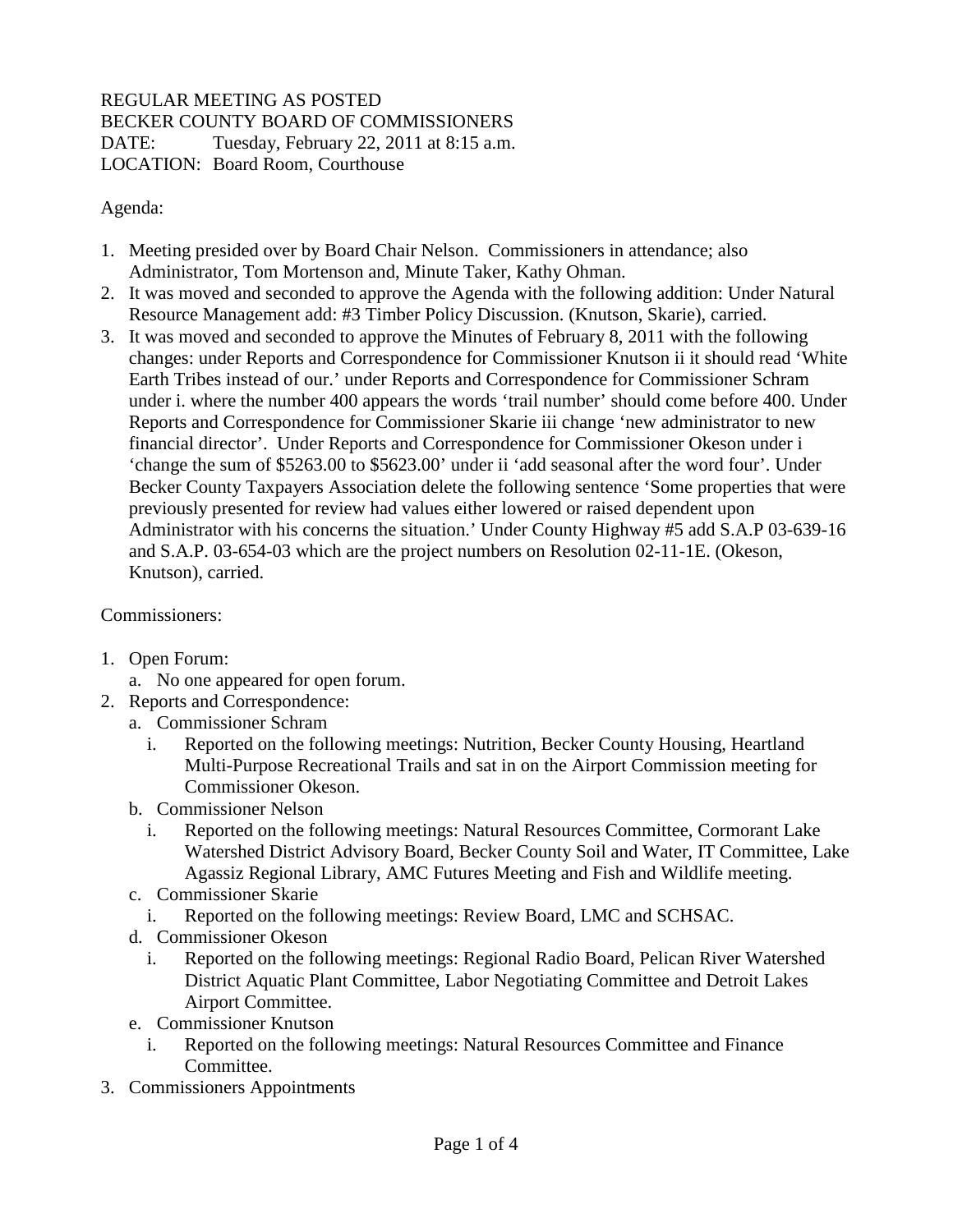- a. It was moved and seconded to appoint Steven Midthune to the Lakeland Mental Health Center Board. (Knutson, Schram), carried.
- b. It was noted there were resignations from the Ordinance Review Committee and the Sunnyside Board so new appointments will need to be made at the next regularly scheduled board meeting.

## Auditor/Treasurer

1. There were no licenses and permits

## Finance Committee Minutes:

- 1. It was moved and seconded to approve the regular Claims,
	- a. The claim for TDS phone in the amount of \$1,325.76 due to late receipt of invoice, over 90 day claims
	- b. Hennepin County Medical Center in the amount of \$125.00 due to missing invoice
	- c. Office Depot in the amount of \$50.93 due to missing invoice
	- d. Regions in the amount of \$394.00 (Coroner) due to missing invoice, the Auditor's Warrants for 2/8/2011 in the amount of \$19,863.73, and 2/11/2011 in the amount of \$80,927.50, and 2/15/2011 in the amount of \$208,071.41. (Okeson, Knutson), carried.
- 2. The Human Services claims were reviewed and it was recommended to approve when presented.
- 3. It was moved and seconded to approve the first quarter computer purchase of eight computers and five monitors. (Skarie, Schram), carried.
- 4. It was moved and seconded to approve the request to purchase up to eighteen data access cards totaling \$468 per month (\$26 per card) with the total cost being \$5,616 per year. (Schram, Okeson), carried.
- 5. It was moved and seconded to approve the five-year lease of a copier and printer in Planning and Zoning at the cost of \$175.01 per month or \$2,100.12 per year. (Knutson, Schram), carried.
- 6. It was recommended to approve when presented the request for two new positions, one full-time driver and one 29 hours a week part-time driver for the new recycling program.
- 7. It was moved and seconded to purchase Phase 1 and 2 of the GIS Trail Planning Toolbox up to the amount of \$1380.00. (Knutson, Okeson), carried.
- 8. It was moved and seconded to approve two agreements with MN CEP for the senior training program and the MFIP training program and grant authority to each of the department heads to sign on behalf of the County when the program (s) are utilized. (Okeson, Schram), carried.
- 9. It was recommended to approve when presented the replacement of a door at the Lake Park shop.
- 10. It was recommended to approve when presented the updates to the lighting in the Lake Park shop.
- 11. It was recommended to approve when presented the purchase of a hot water high-pressure culvert steamer.
- 12. It was recommended to pay in full the assessment from the City for sidewalk and road repairs.
- 13. It was moved and seconded to continue the authorization of the approval of a cell phone to be used by Auditor/Treasurer Ryan Tangen during election administration. (Okeson, Skarie), carried.
- 14. Tom Mortenson, County Administrator presented the February 16<sup>th</sup> OSHA inspection report. He stated the inspection went very well and there were only minimum situations to correct and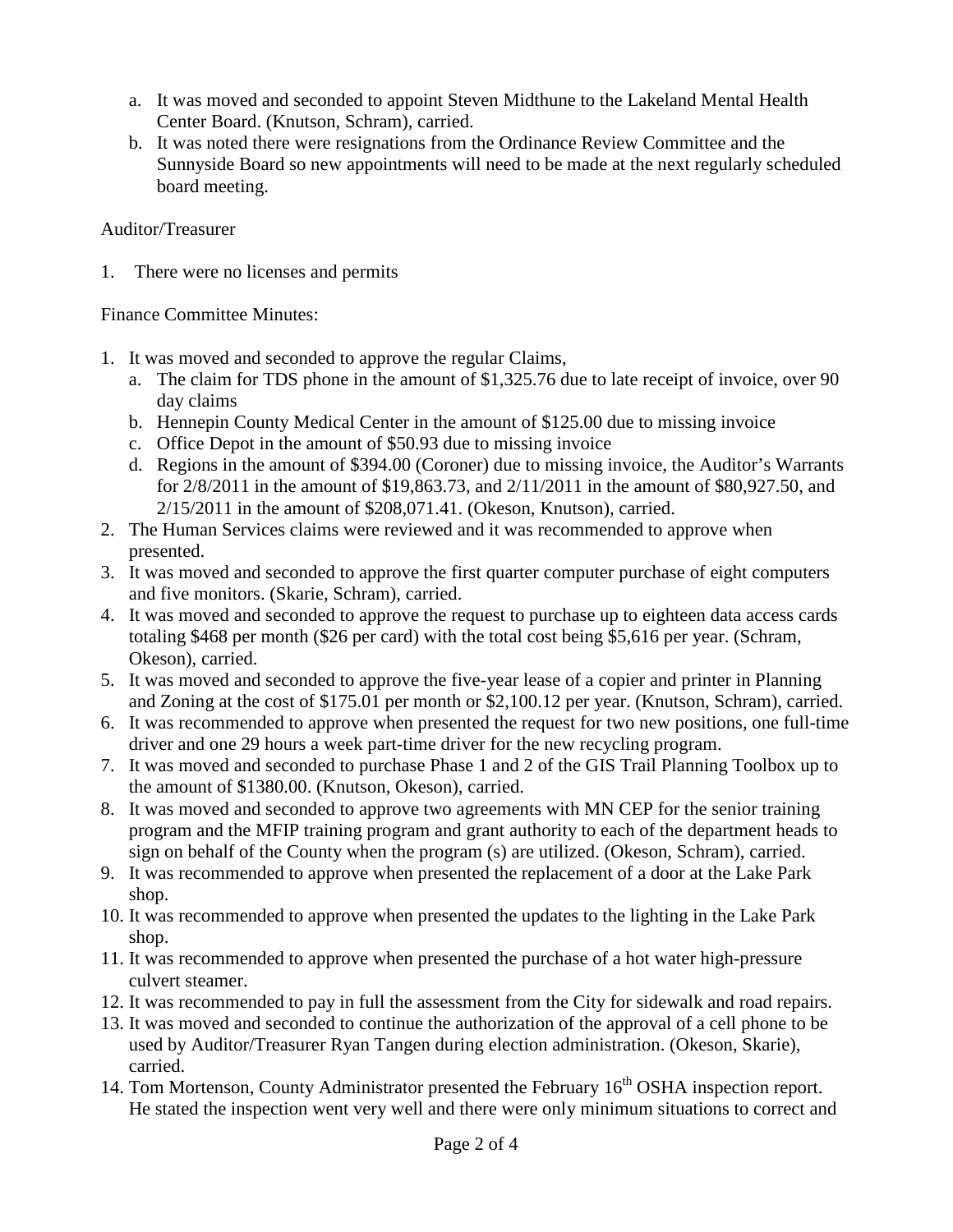those situations will be corrected in due process. He stated our safety program is superior to any other safety program in the entire state due to the excellent work by Danny Johnson and Dick Goodmanson. He felt there was an excellent line of communication from the top of the organization to the employees. The Commissioners requested a note of thanks be sent to Danny Johnson and Dick Goodmanson for their excellent work.

Assessor: Steve Skoog Presented.

1. There were no abatements.

Environmental Services: Steve Skoog Presented.

1. It was moved and seconded to approve Resolution 02-11-2D to approve the hiring of one full time and one part time Front Loader Compactor Truck Driver/Transfer Station Attendant positions. (Knutson, Skarie), carried.

Veterans Services: Lauri Brooke Presented.

- 1. Lauri Brooke gave a Department update concerning the number of veterans they have seen in their office from 2006 through 2010.
- 2. It was moved and seconded to approve Resolution 02-11-2E that Lauri Brooke be authorized to execute the Grant Contract with the Minnesota Department of Veterans Affairs to conduct the following program: County Veterans Service Office Enhancement Grant Program. (Schram, Okeson), carried.

Natural Resource Management; Ryan Tangen Presented.

- 1. It was moved and seconded to go forward with adding two campsites on the North Country Trail (Knutson, Okeson), carried.
- 2. It was moved and seconded to approve a free one-year extension for all frozen ground only timber sales set to expire in 2011. (Skarie, Knutson), carried.
- 3. It was moved and seconded to authorize Ryan Tangen to pull any or all sales on the timber sale set for Friday, February 25, 2011. (Schram, Skarie), carried.

Highway, Brad Wentz Presented:

- 1. It was moved and seconded to add to the Highway Agenda #5 City Assessment for Sidewalk and Road Repairs. (Knutson, Okeson), carried.
- 2. It was moved and seconded to approve Resolution 02-11-2A to authorize and direct the county Engineer to purchase a garage door from Garage Doors & More LLC in the amount of \$2,750.00 plus any additional tax if applicable for the Lake Park Shop. (Schram, Okeson), carried.
- 3. It was moved and seconded to approve Resolution 02-11-2B to authorize and direct the County Engineer to purchase shop lighting from 3T Electric in the amount of \$2,766.49 plus any additional tax if applicable for the Lake Park Shop. (Okeson, Schram), carried.
- 4. It was moved and seconded to approve Resolution 02-11-2C to authorize and direct the County Engineer to purchase a hot water, high-pressure culvert steamer, polytank, hose, fittings and hardware in the amount of \$7,232.79. (Okeson, Schram), carried.